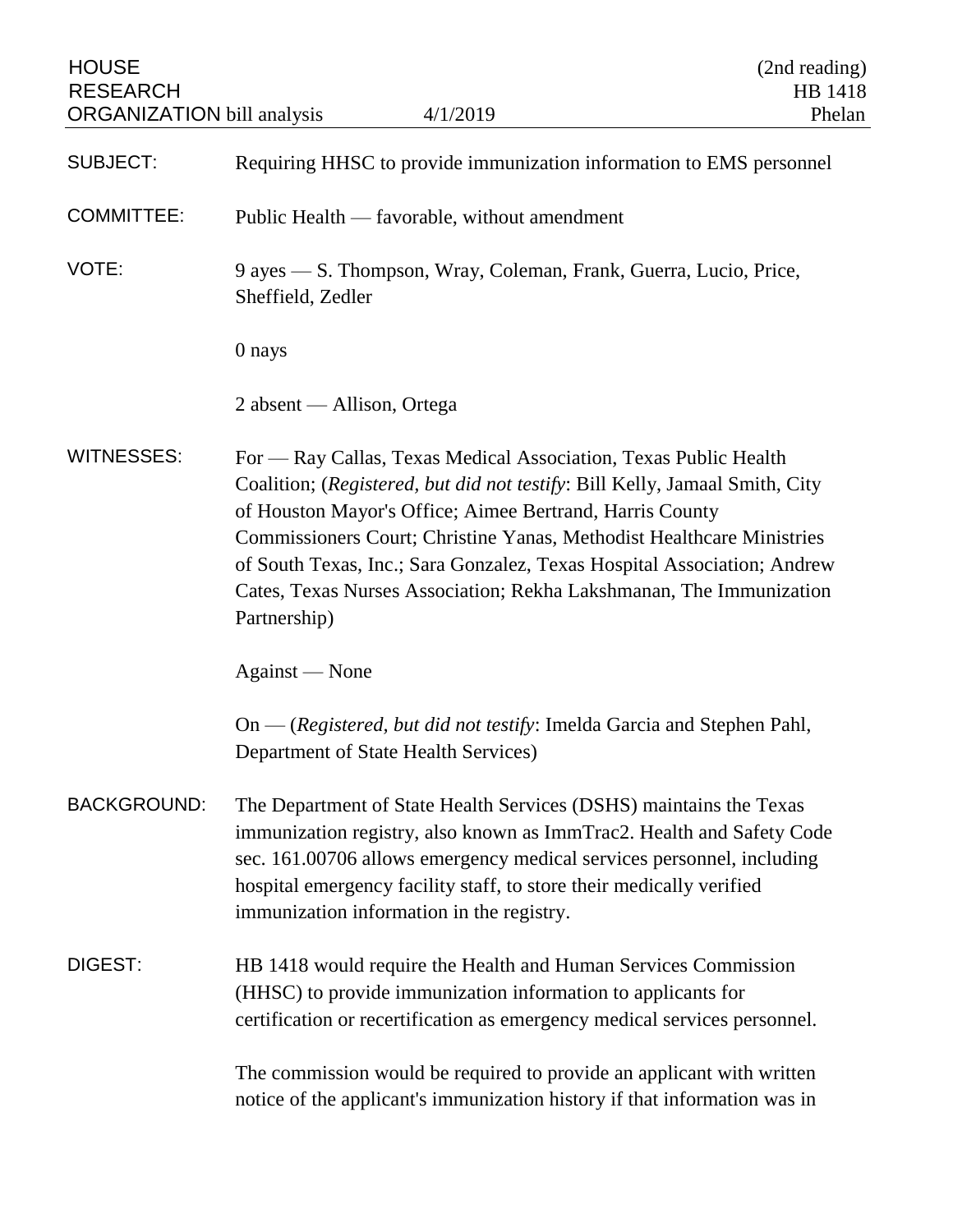## HB 1418 House Research Organization page 2

the state's immunization registry. If the applicant's information was not in the registry, HHSC would be required to provide the applicant with details about the registry as well as the specific risks to emergency medical services personnel when responding rapidly to an emergency of exposure to and infection by a potentially serious disease that could be prevented by an immunization.

The executive commissioner of HHSC would be required to adopt by rule a system for providing this information. Rules necessary for the implementation of the system would be required to be adopted as soon as practicable after the effective date of the bill.

The bill would take immediate effect if finally passed by a two-thirds record vote of the membership of each house. Otherwise, it would take effect September 1, 2019.

**SUPPORTERS** SAY: HB 1418 would protect first responders by ensuring that emergency medical personnel had up-to-date information on their immunization status. This would be particularly beneficial during disasters, when first responders could be exposed to communicable but preventable diseases.

> During Hurricane Harvey, many first responders were not aware of their immunization status, which put them, their families, and their communities at risk of exposure to serious communicable diseases. By making immunization information and reminders readily available to emergency medical personnel during the certification process, HB 1418 would help protect the health and safety of medical personnel and other first responders.

> First responders are already able to store their immunization information in the state's secure and confidential registry. HB 1418 would ensure that information already stored in the registry was provided to applicants for certification or recertification as emergency medical personnel. If an applicant's information was not already in the registry, the bill simply would provide information to EMS personnel about the risk of exposure